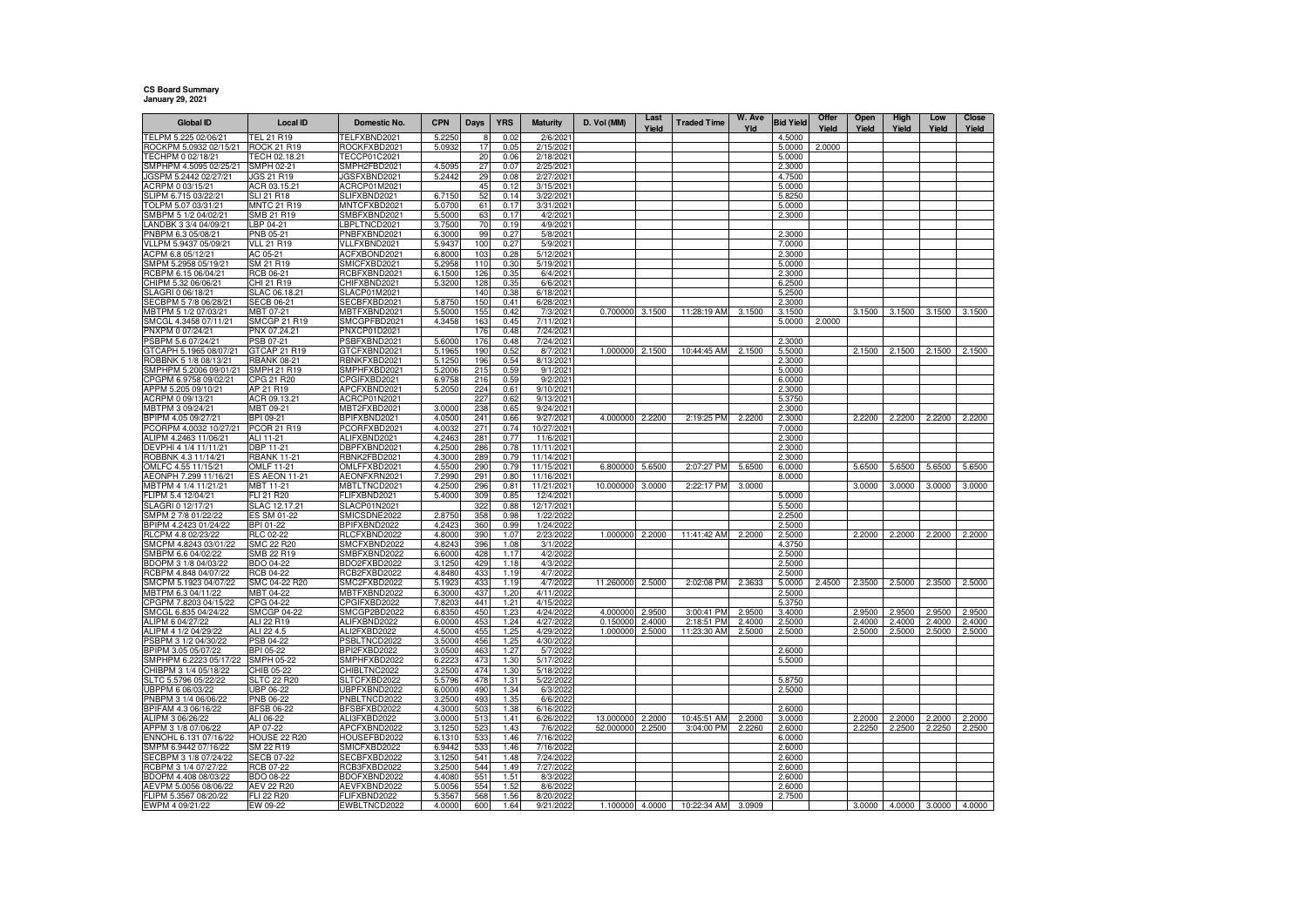| <b>Global ID</b>                               | <b>Local ID</b>                 | Domestic No.                 | <b>CPN</b>       | <b>Days</b>  | <b>YRS</b>   | <b>Maturity</b>         | D. Vol (MM)     | Last<br>Yield | <b>Traded Time</b> | W. Ave<br>Yld | <b>Bid Yield</b> | Offer<br>Yield | Open<br>Yield | High<br>Yield | Low<br>Yield | <b>Close</b><br>Yield |
|------------------------------------------------|---------------------------------|------------------------------|------------------|--------------|--------------|-------------------------|-----------------|---------------|--------------------|---------------|------------------|----------------|---------------|---------------|--------------|-----------------------|
| ENNOHL 4.05 10/14/22                           | ES HOUSE 10-22                  | HOUSESDN2022                 | 4.0500           | 623          | 1.71         | 10/14/2022              |                 |               |                    |               | 4.0500           |                |               |               |              |                       |
| CHIBPM 2 3/4 10/22/22                          | CHIB 10-22                      | CHIBFXBD2022                 | 2.7500           | 631          | 1.73         | 10/22/2022              |                 |               |                    |               | 3.1500           |                |               |               |              |                       |
| PNBPM 3 3/4 10/27/22                           | PNB 10-22                       | PNB2LTNC2022                 | 3.7500           | 636          | 1.74         | 10/27/2022              |                 |               |                    |               |                  |                |               |               |              |                       |
| AUBPM 4 5/8 11/07/22<br>RCBPM 4.426 11/13/22   | AUB 11-22<br>RCB 11-22          | AUBFXBND2022<br>RCBFXBND2022 | 4.6250<br>4.4260 | 647<br>653   | 1.77<br>1.79 | 11/7/2022<br>11/13/2022 |                 |               |                    |               | 2.7000<br>2.7000 |                |               |               |              |                       |
| LANDBK 2.5872 11/17/22                         | LBP 11-22                       | BPFXBND2022                  | 2.5872           | 657          | 1.80         | 11/17/2022              |                 |               |                    |               | 2.7000           |                |               |               |              |                       |
| CHIBPM 3.65 12/02/22                           | CHIB 12-22                      | CHIB2LTN2022                 | 3.6500           | 672          | 1.84         | 12/2/2022               |                 |               |                    |               |                  |                |               |               |              |                       |
| DEVPHI 2 1/2 12/11/22                          | DBP 12-22                       | DBPFXBND2022                 | 2.5000           | 681          | 1.86         | 12/11/2022              |                 |               |                    |               | 2.5000           |                |               |               |              |                       |
| ROBBNK 4 1/8 12/16/22                          | <b>RBANK 12-22</b>              | RBANKLTN2022                 | 4.1250           | 686          | 1.88         | 12/16/2022              | 1.000000        | 4.1250        | 2:52:37 PM         | 4.1250        |                  |                | 4.1250        | 4.1250        | 4.1250       | 4.1250                |
| SMCGL 5 3/8 12/22/22                           | SMCGP 22 R20                    | SMCGPFBD2022                 | 5.3750           | 692          | 1.90         | 12/22/2022              |                 |               |                    |               | 6.5000           | 3.1250         |               |               |              |                       |
| FLIPM 5.0496 01/07/23                          | CPI 01-23 R20                   | CPIFXBND2023                 | 5.0496           | 708          | 1.94         | 1/7/2023                | 72.700000       | 2.9500        | 11:18:13 AM        | 2.9500        | 5.2500           |                | 2.9500        | 2.9500        | 2.9500       | 2.9500                |
| PSBPM 4 1/2 02/04/23                           | PSB 02-23                       | PSBFXBND2023                 | 4.5000           | 736          | 2.02         | 2/4/2023                |                 |               |                    |               | 4.3750           |                |               |               |              |                       |
| RCBPM 3 3/4 02/11/23                           | RCB 02-23                       | RCBLTNCD2023                 | 3.7500           | 743          | 2.03         | 2/11/2023               |                 |               |                    |               |                  |                |               |               |              |                       |
| BDOPM 3 5/8 02/18/23<br>EWPM 4 1/2 02/21/23    | BDO 02-23<br>EW 02-23           | BDOLTNCD2023<br>EWBFXBND2023 | 3.6250<br>4.5000 | 750<br>753   | 2.05<br>2.06 | 2/18/2023<br>2/21/2023  |                 |               |                    |               | 3.4000           |                |               |               |              |                       |
| GTCAPH 5.0937 02/27/23                         | GTCAP 23 R20                    | GTCFXBND2023                 | 5.0937           | 759          | 2.08         | 2/27/202                |                 |               |                    |               | 5.6250           |                |               |               |              |                       |
| SMPHPM 5.663 03/01/23                          | SMPH 23 R21                     | SMPHFXBD2023                 | 5.6630           | 761          | 2.08         | 3/1/2023                |                 |               |                    |               | 5.5000           |                |               |               |              |                       |
| SMCPM 6 1/4 03/19/23                           | SMC 23 R21                      | SMCFXBND2023                 | 6.2500           | 779          | 2.13         | 3/19/2023               |                 |               |                    |               | 3.4000           |                |               |               |              |                       |
| MBTPM 4 1/2 04/24/23                           | MBT 04-23                       | MBTFXBND2023                 | 4.5000           | 815          | 2.23         | 4/24/2023               |                 |               |                    |               | 3.4000           |                |               |               |              |                       |
| PNBPM 3 7/8 04/26/23                           | PNB 04-23                       | PNBLTNCD2023                 | 3.8750           | 817          | 2.24         | 4/26/2023               |                 |               |                    |               |                  |                |               |               |              |                       |
| EDCPM 4.7312 05/03/23                          | EDC 23 R19                      | EDCFXBND2023                 | 4.7312           | 824          | 2.26         | 5/3/2023                |                 |               |                    |               | 3.4000           |                |               |               |              |                       |
| SECBPM 3 7/8 05/08/23                          | <b>SECB 05-23</b>               | SECBLTNC2023                 | 3.8750           | 829          | 2.27         | 5/8/2023                |                 |               |                    |               |                  |                |               |               |              |                       |
| BPIPM 3 3/4 05/24/23                           | BPI 05-23                       | BPILTNCD2023                 | 3.7500           | 845          | 2.31         | 5/24/2023               |                 |               |                    |               |                  |                |               |               |              |                       |
| ACPM 3.92 07/07/23                             | AC 23 R22                       | ACFXBOND2023                 | 3.9200           | 889          | 2.43         | 7/7/2023                | 1.000000        | 2.7375        | 2:02:27 PM         | 2.7375        | 4.4000           |                | 2.7375        | 2.7375        | 2.7375       | 2.7375                |
| SMCGL 4.7575 07/11/23<br>GLOPM 5.2792 07/17/23 | SMCGP 23 R21<br>GLO 23 R20      | SMCGPFBD2023<br>GLOFXBND2023 | 4.7575<br>5.2792 | 893<br>899   | 2.45<br>2.46 | 7/11/2023<br>7/17/2023  | 11.540000       | 3.7000        | 3:52:13 PM         | 3.7087        | 4.3000<br>3.4000 |                | 3.7500        | 3.7500        | 3.7000       | 3.7000                |
| RLCPM 3.683 07/17/23                           | RLC 07-23                       | RLCFXBND2023                 | 3.6830           | 899          | 2.46         | 7/17/202                |                 |               |                    |               | 3.0000           |                |               |               |              |                       |
| SMCGL 6 3/4 08/17/23                           | SMCGP 08-23 R21                 | SMCGP2BD2023                 | 6.7500           | 930          | 2.55         | 8/17/202                | 10.000000       | 5.3000        | 3:19:28 PM         | 5.3000        | 5.7000           |                | 5.3000        | 5.3000        | 5.3000       | 5.3000                |
| UBPPM 4 3/8 08/21/23                           | <b>UBP 08-23</b>                | UBPLTNCD2023                 | 4.3750           | 934          | 2.56         | 8/21/2023               |                 |               |                    |               |                  |                |               |               |              |                       |
| MBTPM 3 1/2 09/19/23                           | MBT 09-23                       | MBTLTNCD2023                 | 3.5000           | 963          | 2.64         | 9/19/202                |                 |               |                    |               |                  |                |               |               |              |                       |
| ALIPM 7.0239 10/05/23                          | ALI 23 R21                      | ALI2FXBD2023                 | 7.0239           | 979          | 2.68         | 10/5/202                |                 |               |                    |               | 5.2500           |                |               |               |              |                       |
| ALIPM 3.8915 10/07/23                          | ALI 23 R22                      | ALIFXBND2023                 | 3.8915           | 981          | 2.69         | 10/7/2023               |                 |               |                    |               | 4.2000           |                |               |               |              |                       |
| PCORPM 4.5219 10/27/23                         | PCOR 23 R21                     | PCORFXBD2023                 | 4.5219           | 1001         | 2.74         | 10/27/2023              |                 |               |                    |               | 5.7500           |                |               |               |              |                       |
| DELMPI 3.484 10/30/23                          | DMPI 10-23                      | DMPIFXBD2023                 | 3.4840           | 1004         | 2.75         | 10/30/2023              | 33.845000       | 3.4860        | 3:44:54 PM         | 3.4845        | 3.5000           | 3.4860         | 3.4860        | 3.4860        | 3.4750       | 3.4860                |
| SECBPM 4 1/2 11/02/23                          | <b>SECB 11-23</b>               | SECB2LTN2023                 | 4.5000           | 1007         | 2.76         | 11/2/2023               |                 |               |                    |               |                  |                |               |               |              |                       |
| BDOPM 4 3/8 11/07/23<br>FLIPM 5.4333 11/08/23  | BDO 11-23<br>FLI 23 R20         | BDO2LTNC2023<br>FLIFXBND2023 | 4.3750<br>5.4333 | 1012<br>1013 | 2.77<br>2.77 | 11/7/2023<br>11/8/2023  |                 |               |                    |               | 5.3750           |                |               |               |              |                       |
| AEONPH 7.695 11/16/23                          | <b>ES AEON 11-23</b>            | AEONFXRN2023                 | 7.6950           | 1021         | 2.80         | 11/16/2023              |                 |               |                    |               | 8.2500           |                |               |               |              |                       |
| AEVPM 2.8403 11/16/23                          | AEV 11-23                       | AEV2FXBD2023                 | 2.8403           | 1021         | 2.80         | 11/16/2023              |                 |               |                    |               | 2.9000           |                |               |               |              |                       |
| FLIPM 3.3353 11/18/23                          | FLI 11-23                       | FLI2FXBD2023                 | 3.3353           | 1023         | 2.80         | 11/18/2023              |                 |               |                    |               | 3.0000           |                |               |               |              |                       |
| AEVPM 4.6188 11/21/23                          | <b>AEV 23 R20</b>               | AEVFXBND2023                 | 4.6188           | 1026         | 2.81         | 11/21/2023              |                 |               |                    |               | 5.3750           |                |               |               |              |                       |
| EWPM 4 5/8 12/07/23                            | EW 12-23                        | EWBLTNCD2023                 | 4.6250           | 1042         | 2.85         | 12/7/2023               |                 |               |                    |               |                  |                |               |               |              |                       |
| SMPM 5.159 12/09/23                            | SM 23 R21                       | SMICFXBD2023                 | 5.1590           | 1044         | 2.86         | 12/9/2023               |                 |               |                    |               | 3.4000           | 3.0000         |               |               |              |                       |
| UBPPM 2 3/4 12/09/23                           | <b>UBP 12-23</b>                | UBPFXBND2023                 | 2.7500           | 1044         | 2.86         | 12/9/202                |                 |               |                    |               | 2.6500           |                |               |               |              |                       |
| VLLPM 8 12/21/23<br>CHIBPM 4.55 01/12/24       | <b>VLL 23 R21</b><br>CHIB 01-24 | VLLFXBND2023<br>CHIBLTNC2024 | 8.0000<br>4.5500 | 1056<br>1078 | 2.89<br>2.95 | 12/21/202<br>1/12/2024  |                 |               |                    |               | 6.2750           |                |               |               |              |                       |
| ROBBNK 4 7/8 01/16/24                          | <b>RBANK 01-24</b>              | RBANKLTN2024                 | 4.8750           | 1082         | 2.96         | 1/16/2024               |                 |               |                    |               |                  |                |               |               |              |                       |
| FDCPM 6.1458 01/24/24                          | <b>FDC 24 R21</b>               | FDCFXBND2024                 | 6.1458           | 1090         | 2.98         | 1/24/2024               |                 |               |                    |               | 5.0000           |                |               |               |              |                       |
| APPM 7.5095 01/25/24                           | AP 24 R22                       | APCFXBND2024                 | 7.5095           | 1091         | 2.99         | 1/25/2024               |                 |               |                    |               | 4.6500           |                |               |               |              |                       |
| ALIPM 5 01/30/24                               | ALI 24 R20                      | ALIFXBND2024                 | 5.0000           | 1096         | 3.00         | 1/30/2024               |                 |               |                    |               | 3,5000           |                |               |               |              |                       |
| TELPM 5.2813 02/06/24                          | <b>TEL 24 R21</b>               | TELFXBND2024                 | 5.2813           | 1103         | 3.02         | 2/6/2024                |                 |               |                    |               | 5.5000           |                |               |               |              |                       |
| PSBPM 5 02/09/24                               | PSB 02-24                       | PSBLTNCD2024                 | 5.0000           | 1106         | 3.03         | 2/9/2024                |                 |               |                    |               |                  |                |               |               |              |                       |
| JGSPM 5.3 02/27/24                             | JGS 24 R20                      | JGSFXBND2024                 | 5,3000           | 1124         | 3.08         | 2/27/2024               |                 |               |                    |               | 5.5000           |                |               |               |              |                       |
| SMCPM 5.284 03/01/24                           | <b>SMC 24 R22</b>               | SMCFXBND2024                 | 5.2840           | 1127         | 3.09         | 3/1/2024                |                 |               |                    |               | 4.5000           |                |               |               |              |                       |
| STIEPM 5.8085 03/23/24                         | STIESG 24 R22                   | STIGFXBD2024                 | 5.8085           | 1149         | 3.15         | 3/23/2024               | 5.000000 7.6250 |               | 2:38:07 PM         | 7.6250        | 8.8500           |                | 7.6250        | 7.6250        | 7.6250       | 7.6250                |
| MEGPM 5.3535 03/28/24                          | MEG 24 R22<br>RCB 03-24         | MEGFXBND2024                 | 5.3535           | 1154<br>1154 | 3.16<br>3.16 | 3/28/2024<br>3/28/2024  |                 |               |                    |               | 3.9500           |                |               |               |              |                       |
| RCBPM 5 1/2 03/28/24<br>TOLPM 5 1/2 03/31/24   | <b>MNTC 24 R21</b>              | RCBLTNCD2024<br>MNTCFXBD2024 | 5.5000<br>5.5000 | 1157         | 3.17         | 3/31/2024               | 0.100000 4.5000 |               | 2:54:32 PM         | 4.5000        | 4.5000           |                |               | 4.5000 4.5000 | 4.5000       | 4.5000                |
| SMBPM 6 04/02/24                               | SMB 24 R21                      | SMBFXBND2024                 | 6.0000           | 1159         | 3.17         | 4/2/2024                |                 |               |                    |               | 5.5000           |                |               |               |              |                       |
| SMPM 3.3613 04/02/24                           | SM 04-24                        | SMIC2FBD2024                 | 3.3613           | 1159         | 3.17         | 4/2/2024                |                 |               |                    |               | 3.4000           |                |               |               |              |                       |
| MBTPM 5 3/8 04/04/24                           | MBT 04-24                       | MBT2LTNC2024                 | 5.3750           | 1161         | 3.18         | 4/4/2024                |                 |               |                    |               |                  |                |               |               |              |                       |
| PBC 5 5/8 04/08/24                             | <b>PBCOM 04-24</b>              | PBCOMLTN2024                 | 5.6250           | 1165         | 3.19         | 4/8/2024                |                 |               |                    |               |                  |                |               |               |              |                       |
| PCORPM 7.8183 04/19/24                         | <b>PCOR 24 R22</b>              | PCORFXBD2024                 | 7.8183           | 1176         | 3.22         | 4/19/2024               |                 |               |                    |               | 5.2000           |                |               |               |              |                       |
| SMCGL 7.1783 04/24/24                          | SMCGP 04-24 R22                 | SMCGP2BD2024                 | 7.1783           | 1181         | 3.23         | 4/24/2024               |                 |               |                    |               | 6.3750           |                |               |               |              |                       |
| SMPHPM 5.1683 05/18/24                         | SMPH 05-24 R22                  | SMPH2FBD2024                 | 5.1683           | 1205         | 3.30         | 5/18/2024               | 7.000000 3.6380 |               | 10:58:24 AM        | 3.6380        | 3.7500           |                | 3.6380        | 3.6380        | 3.6380       | 3.6380                |
| SMPM 5.6125 05/19/24                           | SM 24 R21                       | SMICFXBD2024                 | 5.6125           | 1206         | 3.30         | 5/19/2024               |                 |               |                    |               | 5.8750           |                |               |               |              |                       |
| AEVPM 6.0157 06/18/24                          | AEV 24 R23                      | AEVFXBND2024                 | 6.0157           | 1236         | 3.38         | 6/18/2024               |                 |               |                    |               | 5.2500           |                |               |               |              |                       |
| MBTPM 3 7/8 07/20/24                           | MBT 07-24<br>DD 24 R22          | MBTLTNCD2024                 | 3.8750           | 1268         | 3.47         | 7/20/2024<br>7/21/2024  |                 |               | 2:57:23 PM         | 4.5000        |                  |                |               |               |              |                       |
| DDPM 6.0952 07/21/24<br>GTCAPH 5 5/8 08/07/24  | GTCAP 24 R21                    | DDFXBOND2024<br>GTCFXBND2024 | 6.095<br>5.6250  | 1269<br>1286 | 3.47<br>3.52 | 8/7/2024                | 2.608000 4.5000 |               |                    |               | 7.5000<br>6.0000 | 4.5000         | 4.5000        | 4.5000        | 4.5000       | 4.5000                |
| VLLPM 5.7512 08/08/24                          | <b>VLL 24 R23</b>               | VLLFXBND2024                 | 5.7512           | 1287         | 3.52         | 8/8/2024                |                 |               |                    |               | 6.3750           |                |               |               |              |                       |
| PNBPM 5 3/4 08/27/24                           | <b>PNB 08-24</b>                | PNBLTNCD2024                 | 5.7500           | 1306         | 3.58         | 8/27/2024               |                 |               |                    |               |                  |                |               |               |              |                       |
| SMPHPM 5.7417 09/01/24 SMPH 24 R21             |                                 | SMPHFXBD2024                 | 5.7417           | 1311         | 3.59         | 9/1/2024                | 5.000000 4.4250 |               | 2:55:44 PM         | 4.4250        | 5.8500           |                | 4.4250        | 4.4250        | 4.4250       | 4.4250                |
|                                                |                                 |                              |                  |              |              |                         |                 |               |                    |               |                  |                |               |               |              |                       |